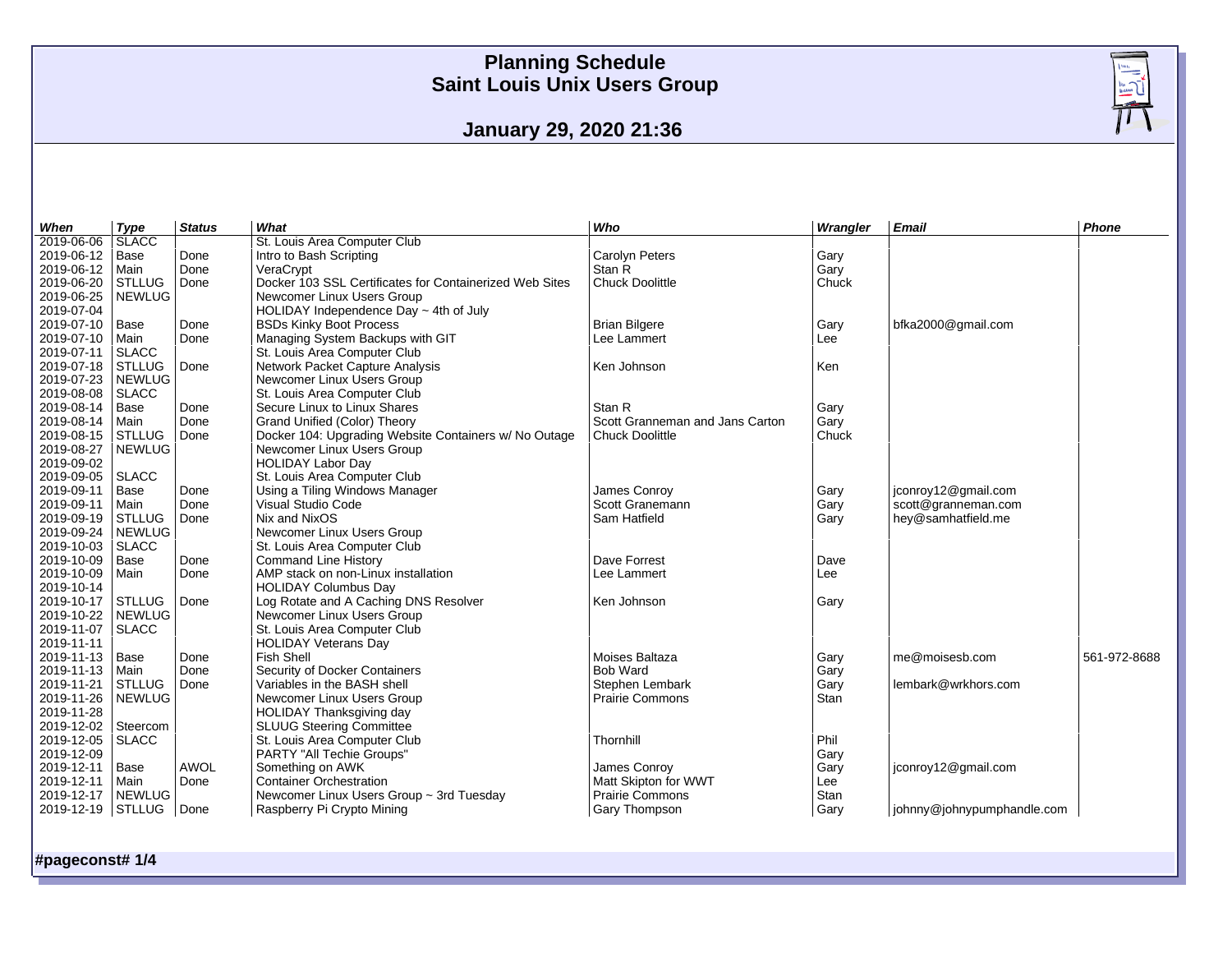### **January 29, 2020 21:36**

| When             | <b>Type</b>   | <b>Status</b> | What                                                | Who                        | Wrangler           | <b>Email</b>                | Phone |
|------------------|---------------|---------------|-----------------------------------------------------|----------------------------|--------------------|-----------------------------|-------|
| $2019 - 12 - 24$ |               |               | <b>Christmas Eve</b>                                |                            |                    |                             |       |
| 2019-12-25       |               |               | <b>HOLIDAY Christmas Day</b>                        |                            |                    |                             |       |
| 2019-12-30       | Steercom      |               | SLUUG Steering Committee for January 2020           |                            |                    |                             |       |
| 2019-12-31       |               |               | New Years Eve                                       |                            |                    |                             |       |
| 2020-01-01       |               |               | HOLIDAY New Year 2020                               |                            |                    |                             |       |
| 2020-01-02       | SLACC         |               | St. Louis Area Computer Club                        | Thornhill                  | Phil               |                             |       |
| 2020-01-08       | Base          | Done          | AWK and sed                                         | Jame Conroy                | Gary               | jconroy12@gmail.com         |       |
| 2020-01-08       | Main          | Done          | Cloud Concepts for Unix Gurus                       | Joe Epplin                 | <b>Rich Seibel</b> | epplinj@objectcomputing.com |       |
| 2020-01-16       | <b>STLLUG</b> | Done          | CEPH File System                                    | Michael Carrington of SuSE | Gary               | mcarrington@suse.com        |       |
| 2020-01-20       |               |               | <b>HOLIDAY MLK Day</b>                              |                            |                    |                             |       |
| 2020-01-28       | NEWLUG        |               | Newcomer Linux Users Group                          | <b>Prairie Commons</b>     | <b>Stan</b>        |                             |       |
| 2020-02-03       | Steercom      |               | <b>SLUUG Steering Committee</b>                     |                            |                    |                             |       |
| 2020-02-06       | <b>SLACC</b>  |               | St. Louis Area Computer Club                        | Rock Road                  | Phil               |                             |       |
| 2020-02-12       |               |               | <b>SLUUG Annual Meeting and Elections</b>           |                            |                    |                             |       |
| 2020-02-12       | Base          | Available     |                                                     |                            |                    |                             |       |
| 2020-02-12       | Base          | Idea          | Homebrew on Linux                                   |                            |                    |                             |       |
| 2020-02-12       | Base          | Idea          | Using UUCP in this Century                          | <b>Terry Linhardt</b>      | Gary               |                             |       |
| 2020-02-12       | Main          | Available     |                                                     |                            |                    |                             |       |
| 2020-02-12       | Main          | Idea          | ZoneMinder                                          | <b>Andrew Bauer</b>        | Gary               |                             |       |
| 2020-02-12       | Main          | Idea          | AWS VPC: Amazon Virtual Private Confusion           | Stephen Lembark            | Gary               | lembark@wrkhors.com         |       |
| 2020-02-12       | Main          | Idea          | Apple interfaces and accessories for audio & video  | Don Ellis                  | Don                |                             |       |
| 2020-02-12       | Main          | Idea          | Ins and outs of Firewalld                           | Lee Lammert                | Lee                |                             |       |
| 2020-02-12       | Main          | Idea          | Collect all logins                                  | Joe Bohnenstiehl           | Gary               | jbohnens@gmail.com          |       |
| 2020-02-12       | Main          | Idea          | Programmable Gate Arrays vs ASICS vs RealTime Linux | <b>Brice Meyer</b>         | Gary               | bmeyer@sei.cmu.edu          |       |
| 2020-02-12       |               | Idea          | Using High End Graphic Cards                        |                            |                    | bmeyer@sei.cmu.edu          |       |
| 2020-02-12       | Main          |               |                                                     | <b>Brice Meyer</b>         | Gary               |                             |       |
| 2020-02-12       | TBD.          | Idea          | SUSE on Raspberry Pi                                | Joe Bohnenstiehl           | Gary               | jbohnens@gmail.com          |       |
|                  | <b>TBD</b>    | Idea          | 2nd of Three Things                                 | Frank Syler                | Gary               |                             |       |
| 2020-02-12       | <b>TBD</b>    | Idea          | 1st of Three Things                                 | Frank Syler                | Gary               |                             |       |
| 2020-02-12       | <b>TBD</b>    | Idea          | Ripgrep and FZF (should this be 2 seprate?)         | Tom Hrausicky              | Gary               | tchrabusicky@gmail.com      |       |
| 2020-02-12       | <b>TBD</b>    | Idea          | 3rd of Three Things                                 | Frank Syler                | Gary               |                             |       |
| 2020-02-12       | <b>TBD</b>    | Idea          | Smoking Docker (58 slides)                          | Stephen Lembark            | Gary               | lembark@wrkhors.com         |       |
| 2020-02-12       | <b>TBD</b>    | Idea          | Raspberry Pi 4 Installation                         | <b>Brian Bilgere</b>       | Gary               | bfka2000@gmail.com          |       |
| 2020-02-17       |               |               | <b>HOLIDAY Presidents Day</b>                       |                            |                    |                             |       |
| 2020-02-20       | <b>STLLUG</b> | Available     |                                                     |                            |                    |                             |       |
| 2020-02-25       | NEWLUG        |               | Newcomer Linux Users Group                          | Rock Road                  | Stan               |                             |       |
| 2020-03-02       | Steercom      |               | SLUUG Steering Committee and Count Ballots          |                            |                    |                             |       |
| 2020-03-11       | Base          | Available     |                                                     |                            |                    |                             |       |
| 2020-03-11       | Main          | Confirmed     | Amateur Radio and Open Source Software              | Kyle Krieg                 | Lee                | aa0z@slsrc.org              |       |
| 2020-03-11       | Main          | Secondary     |                                                     |                            |                    |                             |       |
| 2020-03-12       | SLACC         |               | St. Louis Area Computer Club ~ 2nd Thursday         | Thornhill                  | Phil               |                             |       |
| 2020-03-19       | STLLUG        | Confirmed     | Linux at the Open Network Laboratory WUSTL          | Dr. Parwatkar of WUSTL     | Ken J.             |                             |       |
| 2020-03-19       | STLLUG        | Secondary     |                                                     |                            |                    |                             |       |
| 2020-03-24       | NEWLUG        |               | Newcomer Linux Users Group                          | Thornhill                  | Stan               |                             |       |
| 2020-03-30       | Steercom      |               | SLUUG Steering Committee forApril                   |                            |                    |                             |       |
| 2020-04-02       | SLACC         |               | St. Louis Area Computer Club                        | <b>Bridgeton Trails</b>    | Phil               |                             |       |
| 2020-04-04       |               |               | <b>Library Reservations</b>                         | Stan & Phil?               |                    |                             |       |

**#pageconst# 2/4**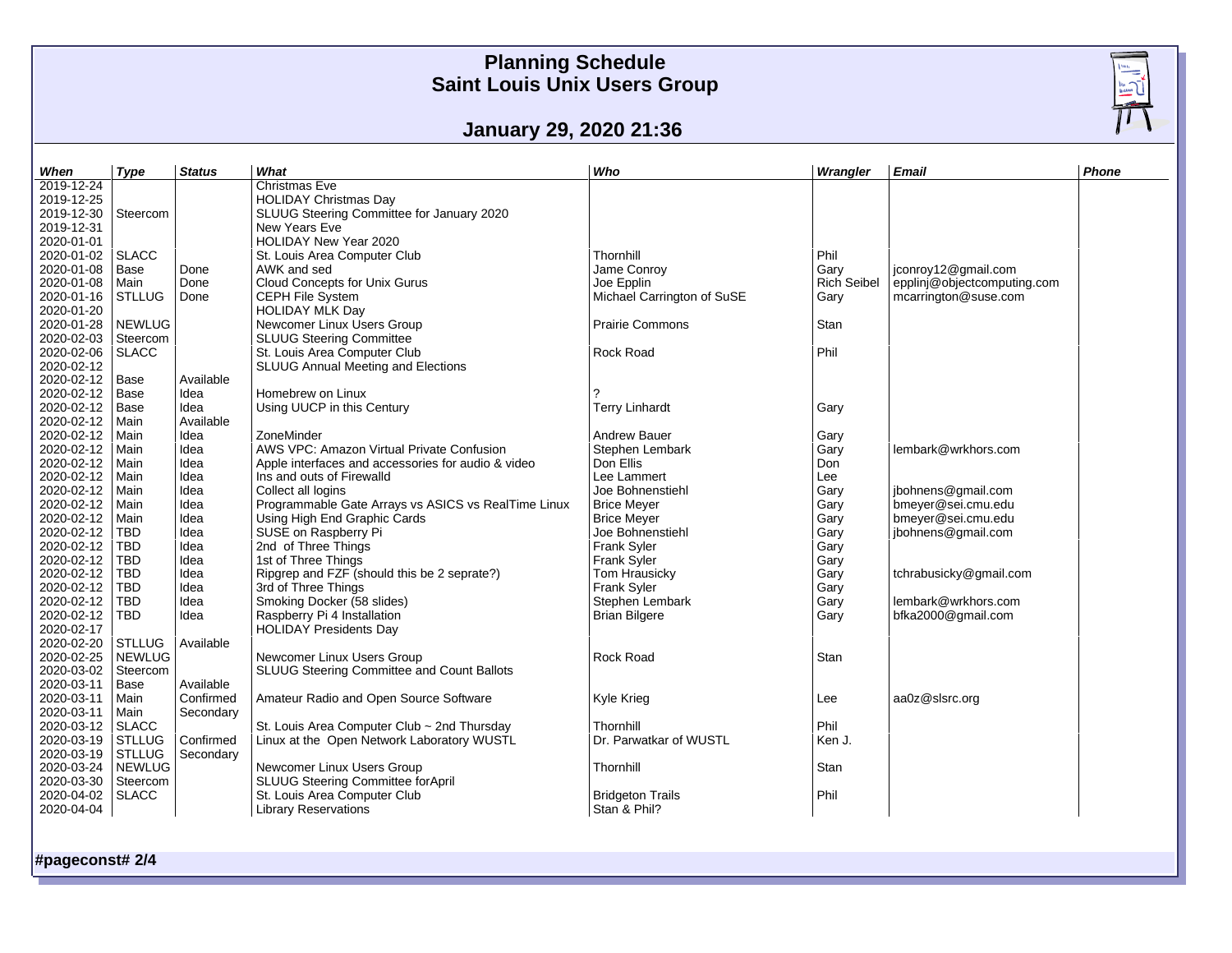### **January 29, 2020 21:36**

| 2020-04-08<br>Available<br>Base<br>2020-04-08   Main<br>Available<br>2020-04-16<br>Available<br><b>STLLUG</b><br>2020-04-16<br><b>STLLUG</b><br>Microsoft's Windows Subsystem for Linux (WSL)<br>?<br>Idea<br>$\mathcal{P}$<br>2020-04-16<br><b>STLLUG</b><br>Idea<br>Oracle Linux<br>Gary<br>2020-04-16 STLLUG<br>Idea<br>IBM and Red Hat<br>George Switzer<br>Gary<br>gswitzer@us.ibm.com<br>309-264-8569<br>2020-04-28<br><b>Prairie Commons</b><br>NEWLUG<br>Newcomer Linux Users Group<br>Stan<br>2020-05-04<br>SLUUG Steering Committee<br>Steercom<br>2020-05-13<br>Available<br>Base<br>2020-05-13<br>Available<br>Main<br>2020-05-14<br>St. Louis Area Computer Club ~ 2nd Thursday<br>Phil<br><b>SLACC</b><br>Thornhill<br>2020-05-21<br><b>STLLUG</b><br>Available<br>2020-05-25<br><b>HOLIDAY Memorial Day</b><br>2020-05-26<br>Newcomer Linux Users Group<br>NEWLUG<br>Indian Trails (Tentative)<br>Stan<br>2020-06-01<br><b>SLUUG Steering Committee</b><br>Steercom<br>2020-06-04<br>Phil<br>St. Louis Area Computer Club<br>Rock Road<br><b>SLACC</b><br>2020-06-10<br>Available<br>Base<br>2020-06-10<br>Main<br>Available<br>2020-06-18 STLLUG<br>Available<br>2020-06-23<br>NEWLUG<br>Newcomer Linux Users Group<br><b>Prairie Commons</b><br>Stan<br>2020-06-29<br>SLUUG Steering Committee for July<br>Steercom<br>2020-07-02<br>St. Louis Area Computer Club<br><b>SLACC</b><br>2020-07-04<br>HOLIDAY Independence Day $\sim$ 4th of July<br>2020-07-08<br>Available<br>Base<br>2020-07-08<br>Available<br>Main<br>2020-07-16 STLLUG<br>Available<br>2020-07-27<br>SLUUG Steering Committee for August<br>Steercom<br>2020-07-28<br>Newcomer Linux Users Group<br><b>NEWLUG</b><br>2020-08-06<br><b>SLACC</b><br>St. Louis Area Computer Club<br>2020-08-12<br>Available<br>Base<br>2020-08-12<br>Available<br>Main<br>2020-08-20<br><b>STLLUG</b><br>Available<br>2020-08-25<br>Newcomer Linux Users Group<br>NEWLUG<br>2020-08-31<br>SLUUG Steering Committee for September<br>Steercom<br>2020-09-03<br>St. Louis Area Computer Club<br><b>SLACC</b><br>2020-09-09<br>Base<br>Available<br>2020-09-09<br>Available<br>Main<br>2020-09-17<br>Available<br><b>STLLUG</b><br>2020-09-22<br><b>NEWLUG</b><br>Newcomer Linux Users Group<br>2020-10-01   SLACC<br>St. Louis Area Computer Club<br>2020-10-03<br><b>Library Reservations</b><br>Stan & Phil?<br>2020-10-05<br><b>SLUUG Steering Committee</b><br>Steercom<br>2020-10-14<br>Available<br>Base<br>Available<br>2020-10-14<br>Main<br>2020-10-15<br>Available<br><b>STLLUG</b><br>2020-10-27 NEWLUG<br>Newcomer Linux Users Group | When | <b>Type</b> | <b>Status</b> | What | Who | Wrangler | <b>Email</b> | Phone |
|-------------------------------------------------------------------------------------------------------------------------------------------------------------------------------------------------------------------------------------------------------------------------------------------------------------------------------------------------------------------------------------------------------------------------------------------------------------------------------------------------------------------------------------------------------------------------------------------------------------------------------------------------------------------------------------------------------------------------------------------------------------------------------------------------------------------------------------------------------------------------------------------------------------------------------------------------------------------------------------------------------------------------------------------------------------------------------------------------------------------------------------------------------------------------------------------------------------------------------------------------------------------------------------------------------------------------------------------------------------------------------------------------------------------------------------------------------------------------------------------------------------------------------------------------------------------------------------------------------------------------------------------------------------------------------------------------------------------------------------------------------------------------------------------------------------------------------------------------------------------------------------------------------------------------------------------------------------------------------------------------------------------------------------------------------------------------------------------------------------------------------------------------------------------------------------------------------------------------------------------------------------------------------------------------------------------------------------------------------------------------------------------------------------------------------------------------------------------------------------------------------------------------------------------------------------------------------------------------------------------|------|-------------|---------------|------|-----|----------|--------------|-------|
|                                                                                                                                                                                                                                                                                                                                                                                                                                                                                                                                                                                                                                                                                                                                                                                                                                                                                                                                                                                                                                                                                                                                                                                                                                                                                                                                                                                                                                                                                                                                                                                                                                                                                                                                                                                                                                                                                                                                                                                                                                                                                                                                                                                                                                                                                                                                                                                                                                                                                                                                                                                                                   |      |             |               |      |     |          |              |       |
|                                                                                                                                                                                                                                                                                                                                                                                                                                                                                                                                                                                                                                                                                                                                                                                                                                                                                                                                                                                                                                                                                                                                                                                                                                                                                                                                                                                                                                                                                                                                                                                                                                                                                                                                                                                                                                                                                                                                                                                                                                                                                                                                                                                                                                                                                                                                                                                                                                                                                                                                                                                                                   |      |             |               |      |     |          |              |       |
|                                                                                                                                                                                                                                                                                                                                                                                                                                                                                                                                                                                                                                                                                                                                                                                                                                                                                                                                                                                                                                                                                                                                                                                                                                                                                                                                                                                                                                                                                                                                                                                                                                                                                                                                                                                                                                                                                                                                                                                                                                                                                                                                                                                                                                                                                                                                                                                                                                                                                                                                                                                                                   |      |             |               |      |     |          |              |       |
|                                                                                                                                                                                                                                                                                                                                                                                                                                                                                                                                                                                                                                                                                                                                                                                                                                                                                                                                                                                                                                                                                                                                                                                                                                                                                                                                                                                                                                                                                                                                                                                                                                                                                                                                                                                                                                                                                                                                                                                                                                                                                                                                                                                                                                                                                                                                                                                                                                                                                                                                                                                                                   |      |             |               |      |     |          |              |       |
|                                                                                                                                                                                                                                                                                                                                                                                                                                                                                                                                                                                                                                                                                                                                                                                                                                                                                                                                                                                                                                                                                                                                                                                                                                                                                                                                                                                                                                                                                                                                                                                                                                                                                                                                                                                                                                                                                                                                                                                                                                                                                                                                                                                                                                                                                                                                                                                                                                                                                                                                                                                                                   |      |             |               |      |     |          |              |       |
|                                                                                                                                                                                                                                                                                                                                                                                                                                                                                                                                                                                                                                                                                                                                                                                                                                                                                                                                                                                                                                                                                                                                                                                                                                                                                                                                                                                                                                                                                                                                                                                                                                                                                                                                                                                                                                                                                                                                                                                                                                                                                                                                                                                                                                                                                                                                                                                                                                                                                                                                                                                                                   |      |             |               |      |     |          |              |       |
|                                                                                                                                                                                                                                                                                                                                                                                                                                                                                                                                                                                                                                                                                                                                                                                                                                                                                                                                                                                                                                                                                                                                                                                                                                                                                                                                                                                                                                                                                                                                                                                                                                                                                                                                                                                                                                                                                                                                                                                                                                                                                                                                                                                                                                                                                                                                                                                                                                                                                                                                                                                                                   |      |             |               |      |     |          |              |       |
|                                                                                                                                                                                                                                                                                                                                                                                                                                                                                                                                                                                                                                                                                                                                                                                                                                                                                                                                                                                                                                                                                                                                                                                                                                                                                                                                                                                                                                                                                                                                                                                                                                                                                                                                                                                                                                                                                                                                                                                                                                                                                                                                                                                                                                                                                                                                                                                                                                                                                                                                                                                                                   |      |             |               |      |     |          |              |       |
|                                                                                                                                                                                                                                                                                                                                                                                                                                                                                                                                                                                                                                                                                                                                                                                                                                                                                                                                                                                                                                                                                                                                                                                                                                                                                                                                                                                                                                                                                                                                                                                                                                                                                                                                                                                                                                                                                                                                                                                                                                                                                                                                                                                                                                                                                                                                                                                                                                                                                                                                                                                                                   |      |             |               |      |     |          |              |       |
|                                                                                                                                                                                                                                                                                                                                                                                                                                                                                                                                                                                                                                                                                                                                                                                                                                                                                                                                                                                                                                                                                                                                                                                                                                                                                                                                                                                                                                                                                                                                                                                                                                                                                                                                                                                                                                                                                                                                                                                                                                                                                                                                                                                                                                                                                                                                                                                                                                                                                                                                                                                                                   |      |             |               |      |     |          |              |       |
|                                                                                                                                                                                                                                                                                                                                                                                                                                                                                                                                                                                                                                                                                                                                                                                                                                                                                                                                                                                                                                                                                                                                                                                                                                                                                                                                                                                                                                                                                                                                                                                                                                                                                                                                                                                                                                                                                                                                                                                                                                                                                                                                                                                                                                                                                                                                                                                                                                                                                                                                                                                                                   |      |             |               |      |     |          |              |       |
|                                                                                                                                                                                                                                                                                                                                                                                                                                                                                                                                                                                                                                                                                                                                                                                                                                                                                                                                                                                                                                                                                                                                                                                                                                                                                                                                                                                                                                                                                                                                                                                                                                                                                                                                                                                                                                                                                                                                                                                                                                                                                                                                                                                                                                                                                                                                                                                                                                                                                                                                                                                                                   |      |             |               |      |     |          |              |       |
|                                                                                                                                                                                                                                                                                                                                                                                                                                                                                                                                                                                                                                                                                                                                                                                                                                                                                                                                                                                                                                                                                                                                                                                                                                                                                                                                                                                                                                                                                                                                                                                                                                                                                                                                                                                                                                                                                                                                                                                                                                                                                                                                                                                                                                                                                                                                                                                                                                                                                                                                                                                                                   |      |             |               |      |     |          |              |       |
|                                                                                                                                                                                                                                                                                                                                                                                                                                                                                                                                                                                                                                                                                                                                                                                                                                                                                                                                                                                                                                                                                                                                                                                                                                                                                                                                                                                                                                                                                                                                                                                                                                                                                                                                                                                                                                                                                                                                                                                                                                                                                                                                                                                                                                                                                                                                                                                                                                                                                                                                                                                                                   |      |             |               |      |     |          |              |       |
|                                                                                                                                                                                                                                                                                                                                                                                                                                                                                                                                                                                                                                                                                                                                                                                                                                                                                                                                                                                                                                                                                                                                                                                                                                                                                                                                                                                                                                                                                                                                                                                                                                                                                                                                                                                                                                                                                                                                                                                                                                                                                                                                                                                                                                                                                                                                                                                                                                                                                                                                                                                                                   |      |             |               |      |     |          |              |       |
|                                                                                                                                                                                                                                                                                                                                                                                                                                                                                                                                                                                                                                                                                                                                                                                                                                                                                                                                                                                                                                                                                                                                                                                                                                                                                                                                                                                                                                                                                                                                                                                                                                                                                                                                                                                                                                                                                                                                                                                                                                                                                                                                                                                                                                                                                                                                                                                                                                                                                                                                                                                                                   |      |             |               |      |     |          |              |       |
|                                                                                                                                                                                                                                                                                                                                                                                                                                                                                                                                                                                                                                                                                                                                                                                                                                                                                                                                                                                                                                                                                                                                                                                                                                                                                                                                                                                                                                                                                                                                                                                                                                                                                                                                                                                                                                                                                                                                                                                                                                                                                                                                                                                                                                                                                                                                                                                                                                                                                                                                                                                                                   |      |             |               |      |     |          |              |       |
|                                                                                                                                                                                                                                                                                                                                                                                                                                                                                                                                                                                                                                                                                                                                                                                                                                                                                                                                                                                                                                                                                                                                                                                                                                                                                                                                                                                                                                                                                                                                                                                                                                                                                                                                                                                                                                                                                                                                                                                                                                                                                                                                                                                                                                                                                                                                                                                                                                                                                                                                                                                                                   |      |             |               |      |     |          |              |       |
|                                                                                                                                                                                                                                                                                                                                                                                                                                                                                                                                                                                                                                                                                                                                                                                                                                                                                                                                                                                                                                                                                                                                                                                                                                                                                                                                                                                                                                                                                                                                                                                                                                                                                                                                                                                                                                                                                                                                                                                                                                                                                                                                                                                                                                                                                                                                                                                                                                                                                                                                                                                                                   |      |             |               |      |     |          |              |       |
|                                                                                                                                                                                                                                                                                                                                                                                                                                                                                                                                                                                                                                                                                                                                                                                                                                                                                                                                                                                                                                                                                                                                                                                                                                                                                                                                                                                                                                                                                                                                                                                                                                                                                                                                                                                                                                                                                                                                                                                                                                                                                                                                                                                                                                                                                                                                                                                                                                                                                                                                                                                                                   |      |             |               |      |     |          |              |       |
|                                                                                                                                                                                                                                                                                                                                                                                                                                                                                                                                                                                                                                                                                                                                                                                                                                                                                                                                                                                                                                                                                                                                                                                                                                                                                                                                                                                                                                                                                                                                                                                                                                                                                                                                                                                                                                                                                                                                                                                                                                                                                                                                                                                                                                                                                                                                                                                                                                                                                                                                                                                                                   |      |             |               |      |     |          |              |       |
|                                                                                                                                                                                                                                                                                                                                                                                                                                                                                                                                                                                                                                                                                                                                                                                                                                                                                                                                                                                                                                                                                                                                                                                                                                                                                                                                                                                                                                                                                                                                                                                                                                                                                                                                                                                                                                                                                                                                                                                                                                                                                                                                                                                                                                                                                                                                                                                                                                                                                                                                                                                                                   |      |             |               |      |     |          |              |       |
|                                                                                                                                                                                                                                                                                                                                                                                                                                                                                                                                                                                                                                                                                                                                                                                                                                                                                                                                                                                                                                                                                                                                                                                                                                                                                                                                                                                                                                                                                                                                                                                                                                                                                                                                                                                                                                                                                                                                                                                                                                                                                                                                                                                                                                                                                                                                                                                                                                                                                                                                                                                                                   |      |             |               |      |     |          |              |       |
|                                                                                                                                                                                                                                                                                                                                                                                                                                                                                                                                                                                                                                                                                                                                                                                                                                                                                                                                                                                                                                                                                                                                                                                                                                                                                                                                                                                                                                                                                                                                                                                                                                                                                                                                                                                                                                                                                                                                                                                                                                                                                                                                                                                                                                                                                                                                                                                                                                                                                                                                                                                                                   |      |             |               |      |     |          |              |       |
|                                                                                                                                                                                                                                                                                                                                                                                                                                                                                                                                                                                                                                                                                                                                                                                                                                                                                                                                                                                                                                                                                                                                                                                                                                                                                                                                                                                                                                                                                                                                                                                                                                                                                                                                                                                                                                                                                                                                                                                                                                                                                                                                                                                                                                                                                                                                                                                                                                                                                                                                                                                                                   |      |             |               |      |     |          |              |       |
|                                                                                                                                                                                                                                                                                                                                                                                                                                                                                                                                                                                                                                                                                                                                                                                                                                                                                                                                                                                                                                                                                                                                                                                                                                                                                                                                                                                                                                                                                                                                                                                                                                                                                                                                                                                                                                                                                                                                                                                                                                                                                                                                                                                                                                                                                                                                                                                                                                                                                                                                                                                                                   |      |             |               |      |     |          |              |       |
|                                                                                                                                                                                                                                                                                                                                                                                                                                                                                                                                                                                                                                                                                                                                                                                                                                                                                                                                                                                                                                                                                                                                                                                                                                                                                                                                                                                                                                                                                                                                                                                                                                                                                                                                                                                                                                                                                                                                                                                                                                                                                                                                                                                                                                                                                                                                                                                                                                                                                                                                                                                                                   |      |             |               |      |     |          |              |       |
|                                                                                                                                                                                                                                                                                                                                                                                                                                                                                                                                                                                                                                                                                                                                                                                                                                                                                                                                                                                                                                                                                                                                                                                                                                                                                                                                                                                                                                                                                                                                                                                                                                                                                                                                                                                                                                                                                                                                                                                                                                                                                                                                                                                                                                                                                                                                                                                                                                                                                                                                                                                                                   |      |             |               |      |     |          |              |       |
|                                                                                                                                                                                                                                                                                                                                                                                                                                                                                                                                                                                                                                                                                                                                                                                                                                                                                                                                                                                                                                                                                                                                                                                                                                                                                                                                                                                                                                                                                                                                                                                                                                                                                                                                                                                                                                                                                                                                                                                                                                                                                                                                                                                                                                                                                                                                                                                                                                                                                                                                                                                                                   |      |             |               |      |     |          |              |       |
|                                                                                                                                                                                                                                                                                                                                                                                                                                                                                                                                                                                                                                                                                                                                                                                                                                                                                                                                                                                                                                                                                                                                                                                                                                                                                                                                                                                                                                                                                                                                                                                                                                                                                                                                                                                                                                                                                                                                                                                                                                                                                                                                                                                                                                                                                                                                                                                                                                                                                                                                                                                                                   |      |             |               |      |     |          |              |       |
|                                                                                                                                                                                                                                                                                                                                                                                                                                                                                                                                                                                                                                                                                                                                                                                                                                                                                                                                                                                                                                                                                                                                                                                                                                                                                                                                                                                                                                                                                                                                                                                                                                                                                                                                                                                                                                                                                                                                                                                                                                                                                                                                                                                                                                                                                                                                                                                                                                                                                                                                                                                                                   |      |             |               |      |     |          |              |       |
|                                                                                                                                                                                                                                                                                                                                                                                                                                                                                                                                                                                                                                                                                                                                                                                                                                                                                                                                                                                                                                                                                                                                                                                                                                                                                                                                                                                                                                                                                                                                                                                                                                                                                                                                                                                                                                                                                                                                                                                                                                                                                                                                                                                                                                                                                                                                                                                                                                                                                                                                                                                                                   |      |             |               |      |     |          |              |       |
|                                                                                                                                                                                                                                                                                                                                                                                                                                                                                                                                                                                                                                                                                                                                                                                                                                                                                                                                                                                                                                                                                                                                                                                                                                                                                                                                                                                                                                                                                                                                                                                                                                                                                                                                                                                                                                                                                                                                                                                                                                                                                                                                                                                                                                                                                                                                                                                                                                                                                                                                                                                                                   |      |             |               |      |     |          |              |       |
|                                                                                                                                                                                                                                                                                                                                                                                                                                                                                                                                                                                                                                                                                                                                                                                                                                                                                                                                                                                                                                                                                                                                                                                                                                                                                                                                                                                                                                                                                                                                                                                                                                                                                                                                                                                                                                                                                                                                                                                                                                                                                                                                                                                                                                                                                                                                                                                                                                                                                                                                                                                                                   |      |             |               |      |     |          |              |       |
|                                                                                                                                                                                                                                                                                                                                                                                                                                                                                                                                                                                                                                                                                                                                                                                                                                                                                                                                                                                                                                                                                                                                                                                                                                                                                                                                                                                                                                                                                                                                                                                                                                                                                                                                                                                                                                                                                                                                                                                                                                                                                                                                                                                                                                                                                                                                                                                                                                                                                                                                                                                                                   |      |             |               |      |     |          |              |       |
|                                                                                                                                                                                                                                                                                                                                                                                                                                                                                                                                                                                                                                                                                                                                                                                                                                                                                                                                                                                                                                                                                                                                                                                                                                                                                                                                                                                                                                                                                                                                                                                                                                                                                                                                                                                                                                                                                                                                                                                                                                                                                                                                                                                                                                                                                                                                                                                                                                                                                                                                                                                                                   |      |             |               |      |     |          |              |       |
|                                                                                                                                                                                                                                                                                                                                                                                                                                                                                                                                                                                                                                                                                                                                                                                                                                                                                                                                                                                                                                                                                                                                                                                                                                                                                                                                                                                                                                                                                                                                                                                                                                                                                                                                                                                                                                                                                                                                                                                                                                                                                                                                                                                                                                                                                                                                                                                                                                                                                                                                                                                                                   |      |             |               |      |     |          |              |       |
|                                                                                                                                                                                                                                                                                                                                                                                                                                                                                                                                                                                                                                                                                                                                                                                                                                                                                                                                                                                                                                                                                                                                                                                                                                                                                                                                                                                                                                                                                                                                                                                                                                                                                                                                                                                                                                                                                                                                                                                                                                                                                                                                                                                                                                                                                                                                                                                                                                                                                                                                                                                                                   |      |             |               |      |     |          |              |       |
|                                                                                                                                                                                                                                                                                                                                                                                                                                                                                                                                                                                                                                                                                                                                                                                                                                                                                                                                                                                                                                                                                                                                                                                                                                                                                                                                                                                                                                                                                                                                                                                                                                                                                                                                                                                                                                                                                                                                                                                                                                                                                                                                                                                                                                                                                                                                                                                                                                                                                                                                                                                                                   |      |             |               |      |     |          |              |       |
|                                                                                                                                                                                                                                                                                                                                                                                                                                                                                                                                                                                                                                                                                                                                                                                                                                                                                                                                                                                                                                                                                                                                                                                                                                                                                                                                                                                                                                                                                                                                                                                                                                                                                                                                                                                                                                                                                                                                                                                                                                                                                                                                                                                                                                                                                                                                                                                                                                                                                                                                                                                                                   |      |             |               |      |     |          |              |       |
|                                                                                                                                                                                                                                                                                                                                                                                                                                                                                                                                                                                                                                                                                                                                                                                                                                                                                                                                                                                                                                                                                                                                                                                                                                                                                                                                                                                                                                                                                                                                                                                                                                                                                                                                                                                                                                                                                                                                                                                                                                                                                                                                                                                                                                                                                                                                                                                                                                                                                                                                                                                                                   |      |             |               |      |     |          |              |       |
|                                                                                                                                                                                                                                                                                                                                                                                                                                                                                                                                                                                                                                                                                                                                                                                                                                                                                                                                                                                                                                                                                                                                                                                                                                                                                                                                                                                                                                                                                                                                                                                                                                                                                                                                                                                                                                                                                                                                                                                                                                                                                                                                                                                                                                                                                                                                                                                                                                                                                                                                                                                                                   |      |             |               |      |     |          |              |       |
|                                                                                                                                                                                                                                                                                                                                                                                                                                                                                                                                                                                                                                                                                                                                                                                                                                                                                                                                                                                                                                                                                                                                                                                                                                                                                                                                                                                                                                                                                                                                                                                                                                                                                                                                                                                                                                                                                                                                                                                                                                                                                                                                                                                                                                                                                                                                                                                                                                                                                                                                                                                                                   |      |             |               |      |     |          |              |       |
|                                                                                                                                                                                                                                                                                                                                                                                                                                                                                                                                                                                                                                                                                                                                                                                                                                                                                                                                                                                                                                                                                                                                                                                                                                                                                                                                                                                                                                                                                                                                                                                                                                                                                                                                                                                                                                                                                                                                                                                                                                                                                                                                                                                                                                                                                                                                                                                                                                                                                                                                                                                                                   |      |             |               |      |     |          |              |       |
|                                                                                                                                                                                                                                                                                                                                                                                                                                                                                                                                                                                                                                                                                                                                                                                                                                                                                                                                                                                                                                                                                                                                                                                                                                                                                                                                                                                                                                                                                                                                                                                                                                                                                                                                                                                                                                                                                                                                                                                                                                                                                                                                                                                                                                                                                                                                                                                                                                                                                                                                                                                                                   |      |             |               |      |     |          |              |       |
|                                                                                                                                                                                                                                                                                                                                                                                                                                                                                                                                                                                                                                                                                                                                                                                                                                                                                                                                                                                                                                                                                                                                                                                                                                                                                                                                                                                                                                                                                                                                                                                                                                                                                                                                                                                                                                                                                                                                                                                                                                                                                                                                                                                                                                                                                                                                                                                                                                                                                                                                                                                                                   |      |             |               |      |     |          |              |       |
|                                                                                                                                                                                                                                                                                                                                                                                                                                                                                                                                                                                                                                                                                                                                                                                                                                                                                                                                                                                                                                                                                                                                                                                                                                                                                                                                                                                                                                                                                                                                                                                                                                                                                                                                                                                                                                                                                                                                                                                                                                                                                                                                                                                                                                                                                                                                                                                                                                                                                                                                                                                                                   |      |             |               |      |     |          |              |       |

**#pageconst# 3/4**